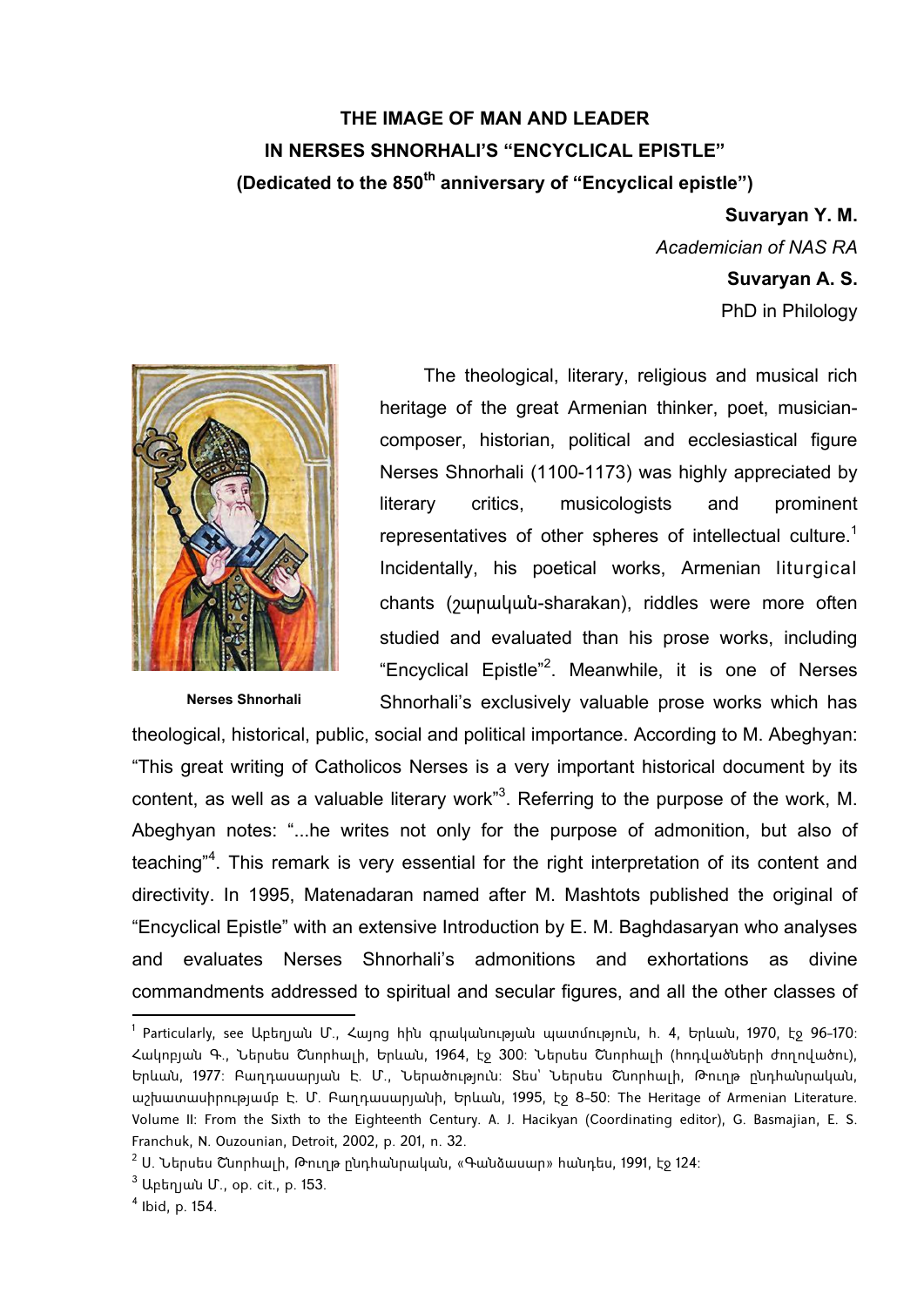society, emphasizes their significance for his time and later in the context of social. religious and political developments. According to E. M. Baghdasaryan it has had moral and educational significance for many generations and at the same time it is "an extremely important historical source for the coverage of numerous complex problems of that time, a highly appreciated linguistic monument in Armenology"<sup>5</sup>.



**The Armenian fortress-monstery of Hromkla on the Euphrates, the seat of the Catholicos of All Armenians from 1149 to 1292** 

It should be noted that in some cases the literary source under study was mostly evaluated as a work reflecting the historical situation and social and religious developments of the  $12<sup>th</sup>$ century, in which "the faults and defects and shortcomings relating to the life, state and occupation" of different social groups (religious figures, princes, merchants, artisans, peasants) "...were strongly

criticized, thus, in "Encyclical Epistle" were exposed, in fact, the defective sides of the feudal society"<sup>6</sup>. Meanwhile, the provisions characteristic of the modern theory of public administration - the dominance of law containing universal and lasting value, justice, right choice of managerial personnel, mostly are singled out in this valuable work<sup>7</sup>. It was written in 1166<sup>8</sup> when the Armenian Kingdom of Cilicia (1198-1375) had not been founded yet, thus in his work the role of the church in the field of regulation of the Armenian social and political and cultural life is also highlighted in conditions of absence of Armenian centralized power (Kingdom). At the same time, we believe that in the light of essential truths of the Christian faith "Encyclical Epistle" expresses criteria which inherently are universal for the behaviour of man and leader.

In this regard it is noteworthy that in the collection of articles (dedicated to the 800<sup>th</sup> anniversary of Nerses Shnorhali's death) by famous researchers of the Institute of Literature named after M. Abeghyan, Matenadaran named after M. Mashtots and Yerevan State University, academician Victor Hambardzumyan emphasized: "by the force of artistic reproduction of actual events of life Nerses Shnorhali achieved such

<sup>&</sup>lt;sup>5</sup> Ներսես Շնորհալի, Թուղթ ընդհանրական, էջ 7։

 $^6$  Cf. Հակոբյան Գ., օp. cit., p. 74.

 $^7$  For details see Սուվարյան Յու. Մ., Հանրային կառավարման տեսության ու պատմության ուրվագծերը, Երևան, 2004, էջ 24-25: Suvaryan Y., Mirzoyan V., Hayrapetyan R., Public Administration: Theory and History, Yerevan, 2014, pp. 113-114.

<sup>&</sup>lt;sup>8</sup> In the period of the Armenian Princedom of Cilicia (1080-1197).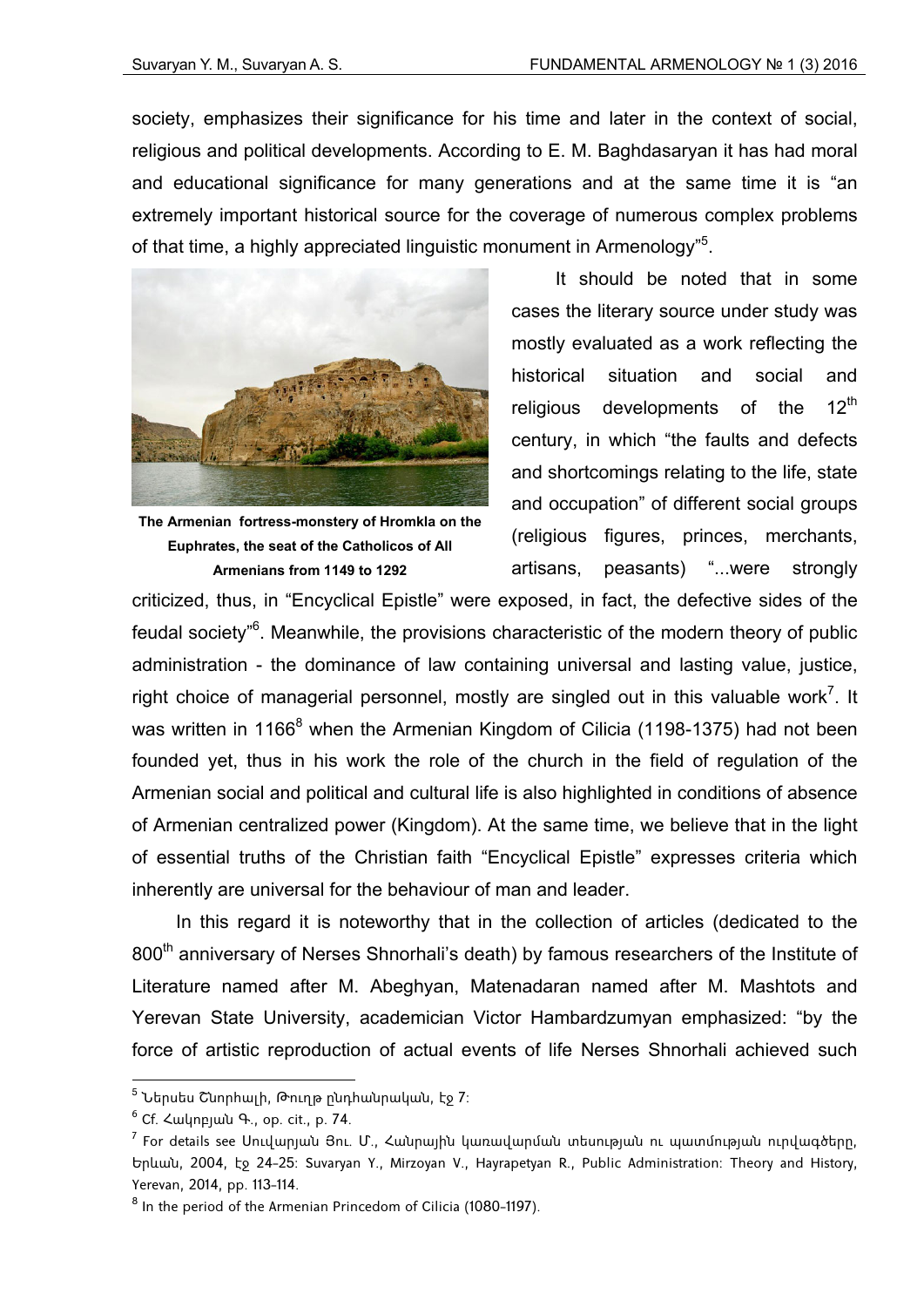great universal generalizations as the new understanding of the concept of human being and the development of new behaviour towards the nature...."<sup>9</sup>. In the same collection outstanding philologian V. S. Nalbandyan noted: "The problems of intellectual and moral education of the society and human being also occupied thoughts of the personality and poet who was deeply concerned with the political fate of the nation"<sup>10</sup>.

Of course, in "Encyclical Epistle" the possible negative phenomena in the sphere of religious and secular activities are also pointed out, which always accompany people in almost all historical times in various forms. Nerses Shnorhali admonishes to refrain from them. Let's pay attention to one of his admonitions: "I beg you to be cautious and keep your hands clean from diseases which are harmful and bring a curse upon you person<sup>"11</sup>. Thus, he presented his vision of man and leader (without the abovementioned deficiencies), according to different layers of society and religious and secular officials, which dominates in the content of "Encyclical Epistle" (or "General Epistle"). Perhaps, besides the historical and theological value this is another reason that since the day of its creation it had numerous publications - in Saint Petersburg (1788), Constantinople (1825), Venice (1830 and 1873), Ejmiatsin (1865), Jerusalem (1871), Antelias (1977)<sup>12</sup>, Yerevan (1991 - journal "Գանձասար"; 1995 **«**Գիտություն» hnwm), New York<sup>13</sup>.

In this article we attempt to discuss the peculiarities of man and leader created in "Encyclical epistle" especially that the role of man, as a creative being and leader (ruler) is huge in the socio-economic, religious, scientific and technical and political development of every country.

An image in fiction is usually created through the use of the methods and resources of psychological analysis, dialogues, actions of the literary hero, depiction of his behaviour and appearance, etc. The hero is often viewed as a collective image, to some extent as an abstract and idealized personality in the vision of the author of the literary work. In his first message addressed to the Armenian people Nerses Shonorhali specifically draws both the religious and secular image of man first of all as a social being, and a believer, worker, subject, and then, as a leader. Unlike the traditional

<sup>&</sup>lt;sup>9</sup> Ներսես Շնորհալի (հոդվածների ժողովածու), էջ 7։

<sup>10</sup> Ibid, p. 26.

<sup>11</sup> Ներսես Շնորհալի, Թուղթ ընդհանրական, էջ 91։

 $12$  Ibid, pp. 6-7.

<sup>&</sup>lt;sup>13</sup> St. Nerses Šnorhali, General Epistle, translation and introduction by Fr. Arakel Aljalian, New York, 1996.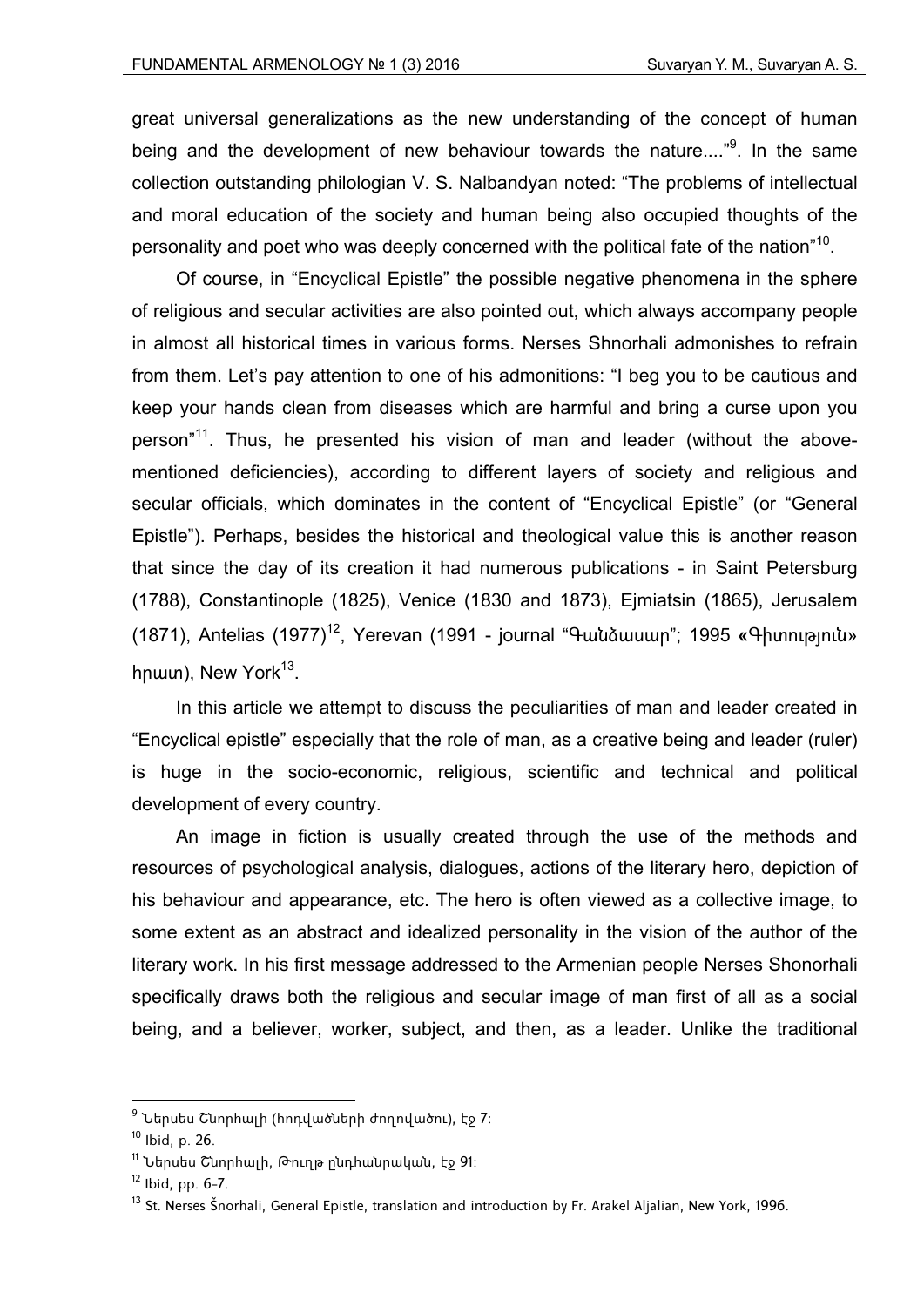methodology and toolset of image creation, the image of man and leader is formed with two fundamental peculiarities in Nerses Shnorhali's work:

- first of all it is real, corresponding to certain principles and requirements, devoid of defects incompatible with social and religious life: as such, the image is not so much a record of the fact, but an expression of a desirable, thus a potential personality;

- secondly, the method of constructing the image is а preaching with fundamental religious and philosophical provisions, which is more substantial and influential than the sensory description of a literary image.

By the way, before proceeding to the critical analysis of man and leader created by N. Shnorhali, its lasting significance should be emphasized not only in the fields of devotion to the Christian faith, right construction of human relations, but also those of effective management of spiritual and secular life, establishment and strengthening of statehood. In that respect today and in the future as well, the image of man and leader created and in fact anticipated by Nerses Shnorhali may be actual and demanded. As such one he considers everybody: hermits and holy fathers of monasteries, bishops, priests, princes, warriors, citizens, farmers and women. Among them he distinguishes leaders since man may be a subject or a leader, as Nerses Shnorhali says: "... priors and those they lead..."<sup>14</sup>.

## **MAN IN NERSES SHNORHALI'S VEWS**

On the whole, according to Nerses Shnorhali's religious and philosophical interpretation the following should be typical for man as divine commandments:

- infinite fidelity to the Christian faith, thus also to the true idea given from above,
- justice, fair treatment in various and complicated situations during all his activity,
- decency and honesty in human and labour relations,
- morality in the way of living and working activity,
- kindness towards the surrounding world and people,
- patriotism and commitment to the entrusted work,
- high responsibility for the performance of his duties.

<u>.</u>

<sup>14</sup> Ներսես Շնորհալի, Թուղթ ընդհանրական, էջ 101: "General Epistle", p. 44.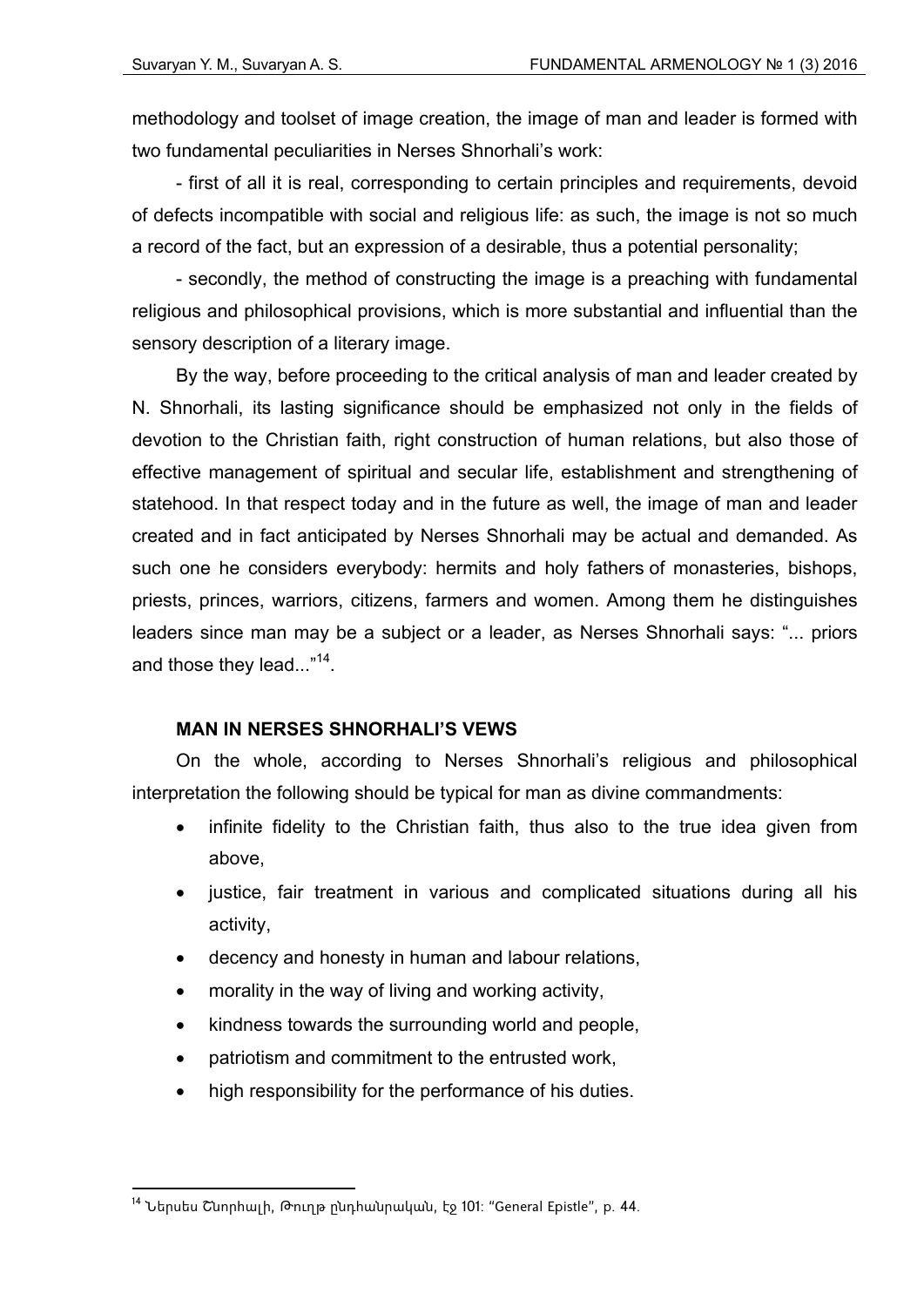It should also be added that as researchers of his poetical works testify: "To the greatest human virtues Shnorhali attributes power, courage and bravery, praising them in works written in various genres and content"15.

Nerses IV Shnorhali believes in high responsibility for the duties and commitment to the Christian faith by his own example; being ordained Armenian Catholicos (1166- 1173) in a time when our nation, according to his words, "not only refuses to submit itself to and obey the judgement of divine laws, but also sits in unjust judgement upon the judges of the church... with logs in its eyes, with malicious slander and unbridled mouth, always sees the mote of transgression<sup>"16</sup> in their behaviour, "because in this time of evil and diverse multiple authorities it is impossible to walk everywhere, to all parts of the world and preach the word of God like the holy apostles"<sup>17</sup>, "does not presently have a royal capital and assembly"<sup>18</sup>.

Nerses Shnorhali objectively felt all the obstacles that could hinder the realization of his mission. But because of the complicated reality in his words: "To deny the flocks their chief shepherd, to deprive them of his care, and to neglect them even while the sheep are being ravished by wolves is a sign of unfaithfulness". And such was his judgement: "So that we shall not be completely fruitless before you, we, along with our bishops and vardapets, are determined to remind you in writing of that which was commanded by in the Old and New Testaments. Thus we resemble the great apostle Paul who not only proclaimed the Gospel in his travels through foreign lands..., but even while in bonds strengthened his disciples"<sup>19</sup>.

It is noteworthy that Nerses Shnorhali's admonitions for human behaviour, according to social classes, thus differentiating and concretizing for them the content of the admonitions. The city dwellers, merchants and ns were admonished to live "with rectitude and with pure civility," not to sell their "goods deceitfully", but "with justice and rectitude sell the work" of their hands... $^{20}$ . Do not despise the peasants as ignorant ones"21.

Nerses Shnorhali admonished the farmers and the people in general not "to corrupt the divine temple of your souls", "not get drunk on wine brings debauchery and

 $15$  Ներսես Շնորհալի (հոդվածների ժողովածու), էջ 17։

<sup>&</sup>lt;sup>16</sup> Ներսես Շնորհալի, Թուղթ ընդհանրական, էջ 59: "General Epistle," p. 16.

 $17$  Ներսես Շնորհալի, Թուղթ ընդհանրական, էջ 60։

 $18$  Ներսես Շնորհալի, Թուղթ ընդհանրական, էջ 61, "General Epistle," p. 17.

<sup>&</sup>lt;sup>19</sup> Ներսես Շնորհալի, Թուղթ ընդհանրական, էջ 62, "General Epistle," p. 18.

<sup>&</sup>lt;sup>20</sup> Ներսես Շնորհալի, Թուղթ ընդհանրական, էջ 156, "General Epistle," p. 78.

 $21$  Ներսես Շնորհայի, Թուղթ ընդհանրական, էջ 157: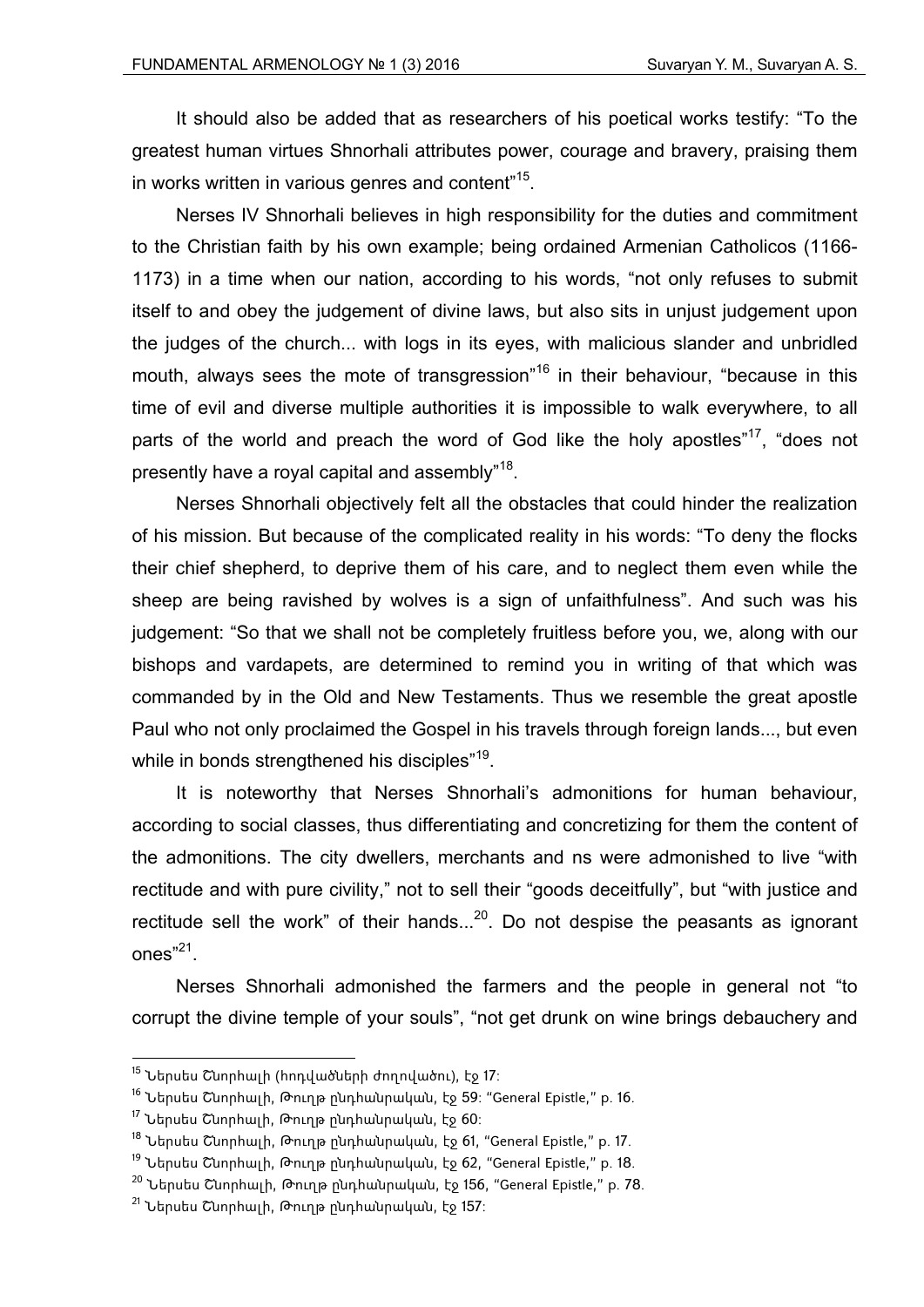foolishness and causes... iniquity, strife, vile words of disrespect and murders..."<sup>22</sup>. In relation to religious figures - monastic clergy, holy fathers of monasteries, bishops, priests, it is especially emphasized that they should "be modest and pious", differ from secular people by their behaviour and way of speaking, moreover, be an instructive example for them, be trusty to the Christian faith ("do not extinguish the light in the lamps of your faith...<sup>23</sup> do not for the sake of the love of material things separate your souls from the warmth of the fire of Christ's love<sup> $24$ </sup>). The following observation of Nerses Shnorhali has the strength of an aphorism: "...now no one is ignorant in choosing between the bad and the good; people can nevertheless become ignorant by their own will"<sup>25</sup>. Addressing the priests, N. Shnorhali warns them: "None of you should prefer the blindness of ignorance to priestly study because of indolence or worldly preoccupations"26.

Giving importance to kindness and the desire to overcome ignorance through hard work, Nerses Shnorhali emphasizes the need of being righteous: "... Do not love some with special favors and cut off and ignore others, providing to some in excess of their needs and not satisfying the basic needs of others... and the distribution of food should be according to the amount of each one's work, in greater or lesser degree. Do not abandon, as no longer necessary, the elderly and the disabled who expanded the time of their youth and the strength of their bodies in service to the church" $^{27}$ .

These provisions have already developed into modern social philosophy, which are extremely essential for modern public administration. Particularly, importance is rightly given to the fair remuneration for work, its connection to the quantitative results of the work. Besides, not only the need for social protection for the old and disabled is emphasized, but also that of the continual evaluation of their earnings. This issue is still topical today; different generations should not be contradistinguished, especially for opening vacancy, but instead, an effective policy of combining experience and youth should be followed.

 $^{22}$  Ներսես Շնորհալի, Թուղթ ընդհանրական, էջ 158: "General Epistle," p. 81.

<sup>23</sup> Ներսես Շնորհալի, Թուղթ ընդհանրական, էջ 75: "General Epistle," p. 27.

 $24$  Ներսես Շնորհալի, Թուղթ ընդհանրական, էջ 75:

<sup>&</sup>lt;sup>25</sup> Ներսես Շնորհալի, Թուղթ ընդհանրական, էջ 61: "General Epistle," pp. 17-18.

 $26$  Ներսես Շնորհալի, Թուղթ ընդհանրական, էջ 129։

<sup>&</sup>lt;sup>27</sup> Ներսես Շնորհալի, Թուղթ ընդհանրական, էջ 99, "General Epistle," p. 43.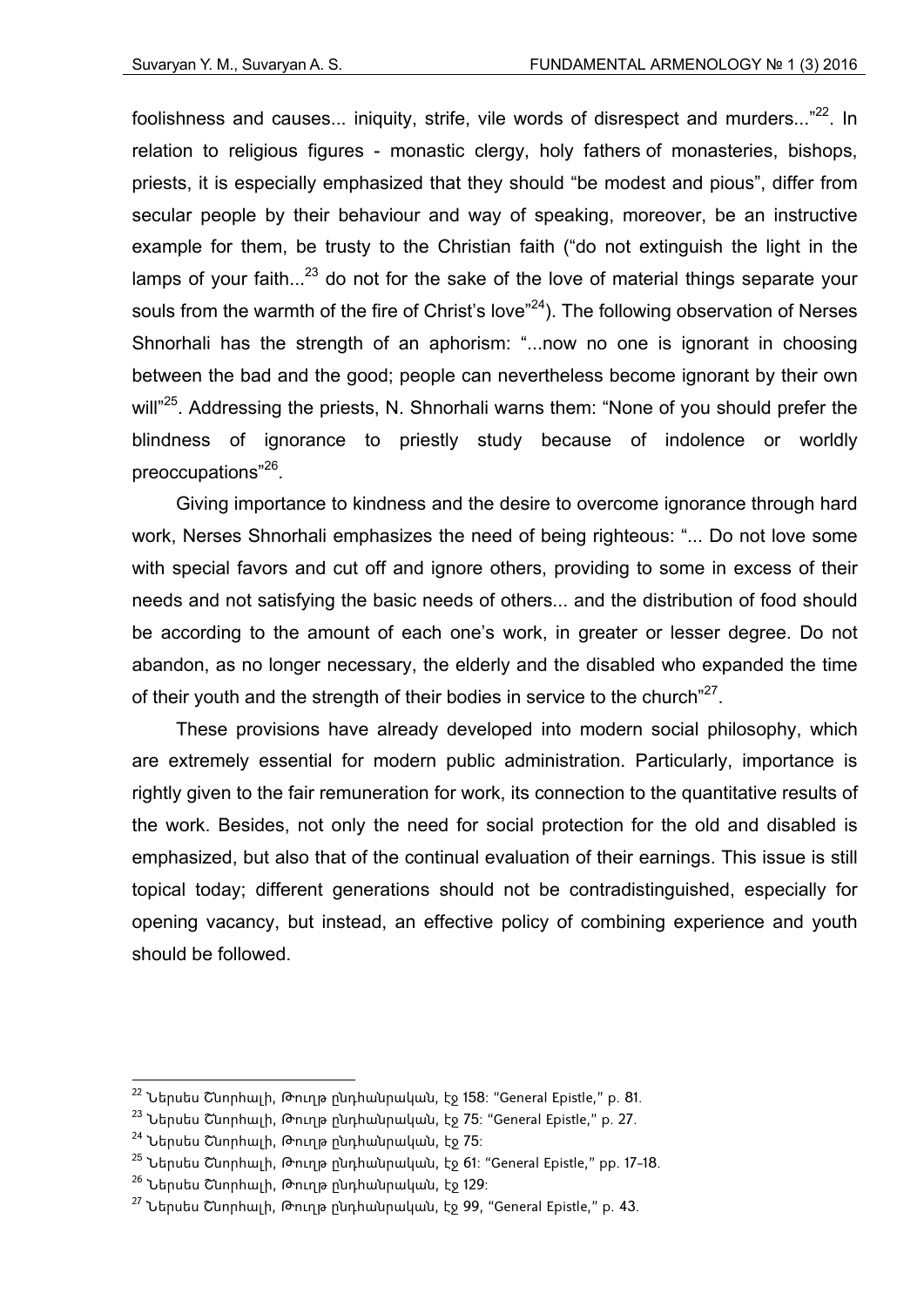For the class of bishops the pure image, modesty, hospitality, kind and fair behavior, self-restraint, temperance, not being a lover of money, disinterestedness should be special<sup>28</sup>.

Human virtues and rules of behaviour emphasized by Nerses Shnorhali should indisputably be characteristic of civilized people of all classes regardless of their nationality, place in society, quality of life, so let us once again emphasize their universal nature – as the most important criteria of the human image.

## **A LEADER ACCORDING TO NERSES SHNORHALI**

According to the modern theory of management the leader is a person who is able to influence the behaviour of people and their groups by his potential abilities. Official is different from leader: with the authority delegated to him with force of law he has an opportunity to influence the behaviour of people and their groups. Certainly, lucky is the organization or group the head of which is also leader. Below we will discuss the perception of a leader who combines the features of official and leader in one personality.

Nerses Shnorhali refers to insatiable careerists of all times when he considers it as a sin against "the laws of God" to become a leader by dishonest means: "Let no one, motivated by the sin of wilfulness, seize, by bribing the elders, the priory of the monastery without the timely examination and permission of the prior<sup>"29</sup>.

Nerses Shnorhali's following admonition is directed to the realization of the position held and a high degree of responsibility by leaders and officials of different levels: "I beg you to remember and recognize in wisdom the rank which you bear, its dignity and obligations, where it began and why it was established, and what who commanded to be done by those who established it<sup> $n30$ </sup> (he refers as to those who appoint to a position and as well as the problems assigned). Thus, a manager, taking the role of a leader by honest means, should commit himself to the performance of his duties with high responsibility since his actions can be decisive for the fate of the organization, individuals and even the country. Extensive powers - high responsibility; in modern terminology this is the first criterion for the behaviour of the leader, according to Shnorhali.

<sup>&</sup>lt;sup>28</sup> Ներսես Շնորհալի, Թուղթ ընդհանրական, էջ 105-111, "General Epistle," pp. 47-49.

<sup>&</sup>lt;sup>29</sup> Ներսես Շնորհալի, Թուղթ ընդհանրական, էջ 100-101, "General Epistle," p. 43.

 $30$  Ներսես Շնորհալի, Թուղթ ընդհանրական, էջ 102, "General Epistle," p. 45.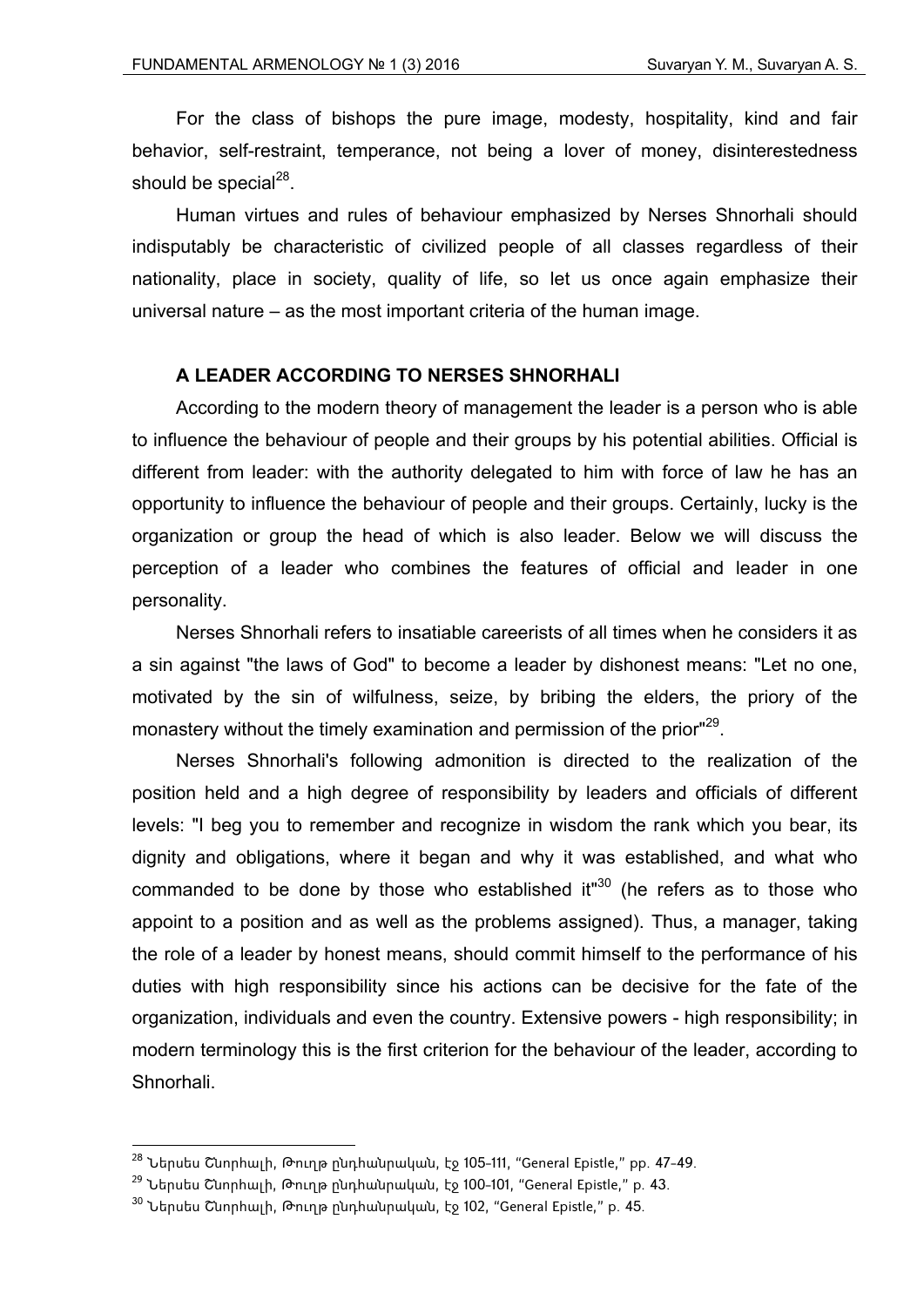The next criterion refers to the selection of personnel, according to the chapter entitled "To the worldly princes": "Do not appoint evil and iniquitous officials and governors over your country, lest you be judged by God together with them because of the injustice they commit. Rather select righteous and judicious men to govern the people who will not abandon the many prescribed royal rights of the meritorious for small bribes or themselves steal or interfere or take more than what is commended, for both are unjust before God"<sup>31</sup>. Thus, for human resource policy importance should be given to the following features of the appointed people - kindness, honesty and justice, behaviour free of corruption risks. Indisputably, these principles of Nerses Shnorhali for personnel selection are true for all times.

The following profound admonition of Nerses Shnorhali suggests a complete system for organizing the work and material stimulation: "Do not enslave people who are under your rule, as though they were animals which are by nature servants to man, to harsh, unremitting labor... not even giving them food. Instead, with a sweet forgiveness and with sweetness and without delay, fill them with abundant food during their work and pay them enough so that they can support their humble homes and children and pay the royal taxes $132$ .

Nerses Shnorhali's commandment referring to tax collection is noteworthy: "... do not act unjustly toward the obedient, applying heavy and burdensome taxes that they cannot bear, but judge each one by the law and according to the measure of his strength..."<sup>33</sup>. The last two commandments also emphasize the importance of the leader's kindness, justice and knowledge of work during the performance of his duties.

Nerses Shnorhali's next commandment contains essential components for assessing the work of the subjects and if need be, for fairly punishing them: "Do not judge anyone unrighteously, but make honest judgments, that you may by judged by God mercifully and not with severity. Do not judge for bribes or with bias for one side or, on account of hatred and vengeance, or show partiality toward one out of pride and vindicate the unjust in court or pervert the rights of the just, lest you make yourselves responsible for the curse of the laws of God because of these things<sup>334</sup>.

According to modern understanding, social responsibility towards the human settlement and surrounding society was also highlighted in "Encyclical Epistle". The

<sup>31</sup> Ներսես Շնորհալի, Թուղթ ընդհանրական, էջ 143, "General Epistle," p. 69.

<sup>32</sup> Ներսես Շնորհալի, Թուղթ ընդհանրական, էջ 144, "General Epistle," p. 70.

 $33$  Ներսես Շնորիալի, Թուղթ ընդիանրական, էջ 142, "General Epistle," p. 69.

<sup>34</sup> Ներսես Շնորհալի, Թուղթ ընդհանրական, էջ 143, "General Epistle," p. 70.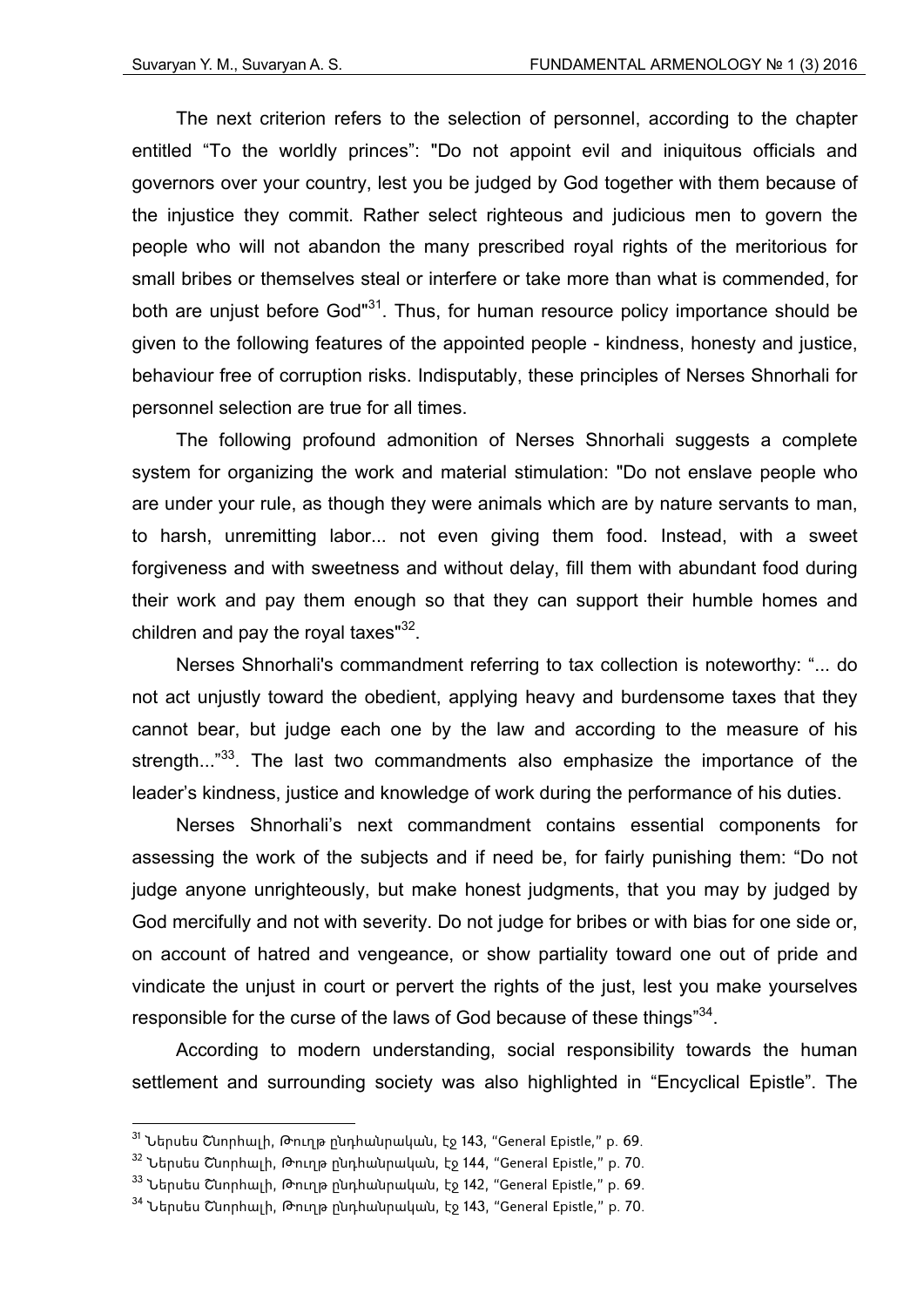following admonitions of Nerses Shnorhali addressed to princes are directed to that: "Do not deprive any human being and do not torment the poor and homeless...", "Do not ignore the rights of widows and the poor when they cry before you because of those who exploit them. Rather do justice for the orphan and give rights to the widows"<sup>35</sup>. He considered appropriate to follow the example of righteous people, who "for they deprived no one and they hurt no one, nor did they steal anyone's belongings, and they were neither unjust nor deceitful to anyone. From their honestly acquired estate they fed the hungry, they clothed the naked, they received guests, they filled the needs of those in need"36

It should be emphasized that especially for the behaviour of leader N. Shnorhali repeatedly gives great importance to the need for justice and honesty: "Again we say this concerning the falsehood and deceit about which Christ taught, that whatever is evil is from the devil, and although it is harmful to all men, it is more so for the great and powerful. The little ones are powerless... and the great have in their hands the ability to do what they want imperiously, while despising the law<sup>37</sup>.

Probably as in the  $12<sup>th</sup>$  century, as well as now people often complain that it is difficult to rule justly, without shady actions, according to Shnorhali's definition: "To rule without depriving". His answer to such viewpoints is topical today and will stay such in the future as well: "It is not impossible to rule without iniquity, but within reach, even pleasant, for those who have love and wish to pursue it, this we testify before God as bondsmen for all. For if anyone cleans his house of oppression and collects only rightful tribute, it will seem less burdensome and more profitable as well, than many unjust acquisitions... for any unjust acquisition, however small, burns like fire and corrupts the many that are lawful; acquiring things unlawfully will bring cursing and bitterness from the oppressed and the poor and the curse of God shall enter into the house of the oppressors. On the other hand, into the house of the just-free of extortion and with concern for the hungry - both the blessing of the poor and the blessing of God enters secretly, and multiplies the little he might have<sup>38</sup>.

One of Nerses Shnorhali's profound admonitions and exhortations concerns the development of a friendly and healthy social and psychological environment in the team: "...If you approve of our counsel, establish this as a rule for everyone who serves you. For

 $35$  Ներսես Շնորհալի, Թուղթ ընդհանրական, էջ 143-144, "General Epistle," pp. 69-70.

<sup>36</sup> Ներսես Շնորհալի, Թուղթ ընդհանրական, էջ 145-146, "General Epistle," p. 71.

 $37$  Ներսես Շնորհալի, Թուղթ ընդհանրական, էջ 145-146, "General Epistle," p. 71.

<sup>38</sup> Ներսես Շնորհալի, Թուղթ ընդհանրական, էջ 148, "General Epistle," p. 72.